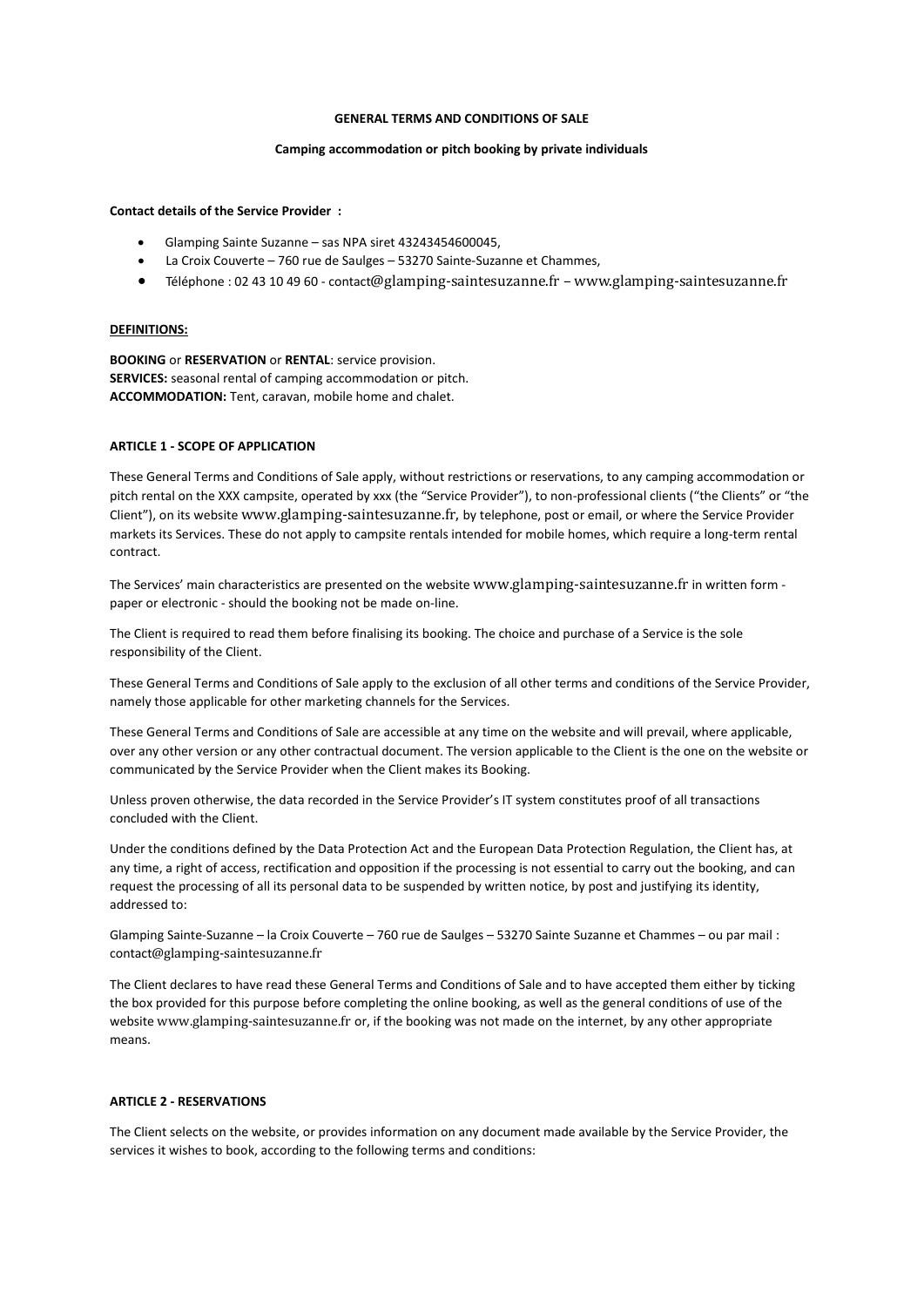The Client is responsible for verifying the accuracy of the Booking and to immediately report any errors to the Service Provider. The Booking will only be deemed confirmed after the Service Provider has sent the Client a confirmation accepting the Booking by email or post or upon signature of the contract should the booking be made directly at the premises where the Service Provider markets its Services.

All Bookings made on the website [www.glamping-saintesuzanne.fr](http://www.glamping-saintesuzanne.fr/) constitute a contract concluded remotely between the Client and the Service Provider.

All Bookings are nominative and cannot, under any circumstances, be transferred.

# **ARTICLE 3 - PRICES**

The Services offered by the Service Provider are provided at the rates in force on the website [www.glamping](http://www.glamping-saintesuzanne.fr/)[saintesuzanne.fr](http://www.glamping-saintesuzanne.fr/) or on any information medium provided by the Service Provider when the booking is made by the Client. Prices are in Euros, with and without value added taxes.

The prices take into consideration any reductions that may be granted by the Service Provider on the website [www.glamping-saintesuzanne.fr](http://www.glamping-saintesuzanne.fr/) on any information or communication medium.

These prices are final and not revisable during their validity period, as provided for on the website [www.glamping](http://www.glamping-saintesuzanne.fr/)[saintesuzanne.fr,](http://www.glamping-saintesuzanne.fr/) in the email or in the written proposal addressed to the Client. Beyond this validity period, the offer lapses and the Service Provider is no longer bound by the prices.

An invoice is prepared by the Seller and given to the Client at the latest at the arrival.

### **3.1. TOURIST TAX**

The tourist tax, collected on behalf of the municipality/council is not included in the prices. Its amount is determined per person and per day and varies according to the destination. This tax must be paid when paying for the Service and is shown separately on the invoice.

### **ARTICLE 4 - PAYMENT TERMS**

#### **4.1. ADVANCE PAYMENT**

Amounts paid as deposit are considered advance payments. They constitute a charge on the total price due by the Client.

When booking, the Client must make an advance payment corresponding to 25 % of the total price for the Services booked and provided. It must be paid upon receipt of the final rental agreement and attached to the copy to be returned. This amount will be deducted from the total price of the booking.

For rentals: stays from 20/05/2022 to 02/09/2022 free cancellation 30 days before arrival. Less than 30 days before arrival or in case of no presentation at the campsite, the total amount of the rental is due and kept. To obtain a possible compensation, we invite you to take out a cancellation or interruption of stay insurance when booking. This will allow you to obtain the partial or total refund of your stay, according to the conditions provided for in the insurance contract.

The balance of the stay must be paid in full 30 days before arrival (under penalty of cancellation of this rental).

Cancellation of a campsite: stays from 20/05/2022 to 02/09/2022 free cancellation 30 days before arrival. Less than 30 days before arrival or in case of no presentation at the campsite, the amount of the deposit is kept. To obtain a possible compensation, we invite you to take out a cancellation or interruption of stay insurance when booking. This will allow you to obtain the partial or total refund of your stay, according to the conditions provided for in the insurance contract.

The balance of the stay for the reservation of a pitch must be paid in full on the day of arrival.

## **4.2. PAYMENTS**

Payments made by the Client will only be deemed final when the Service Provider has actually received the amounts due.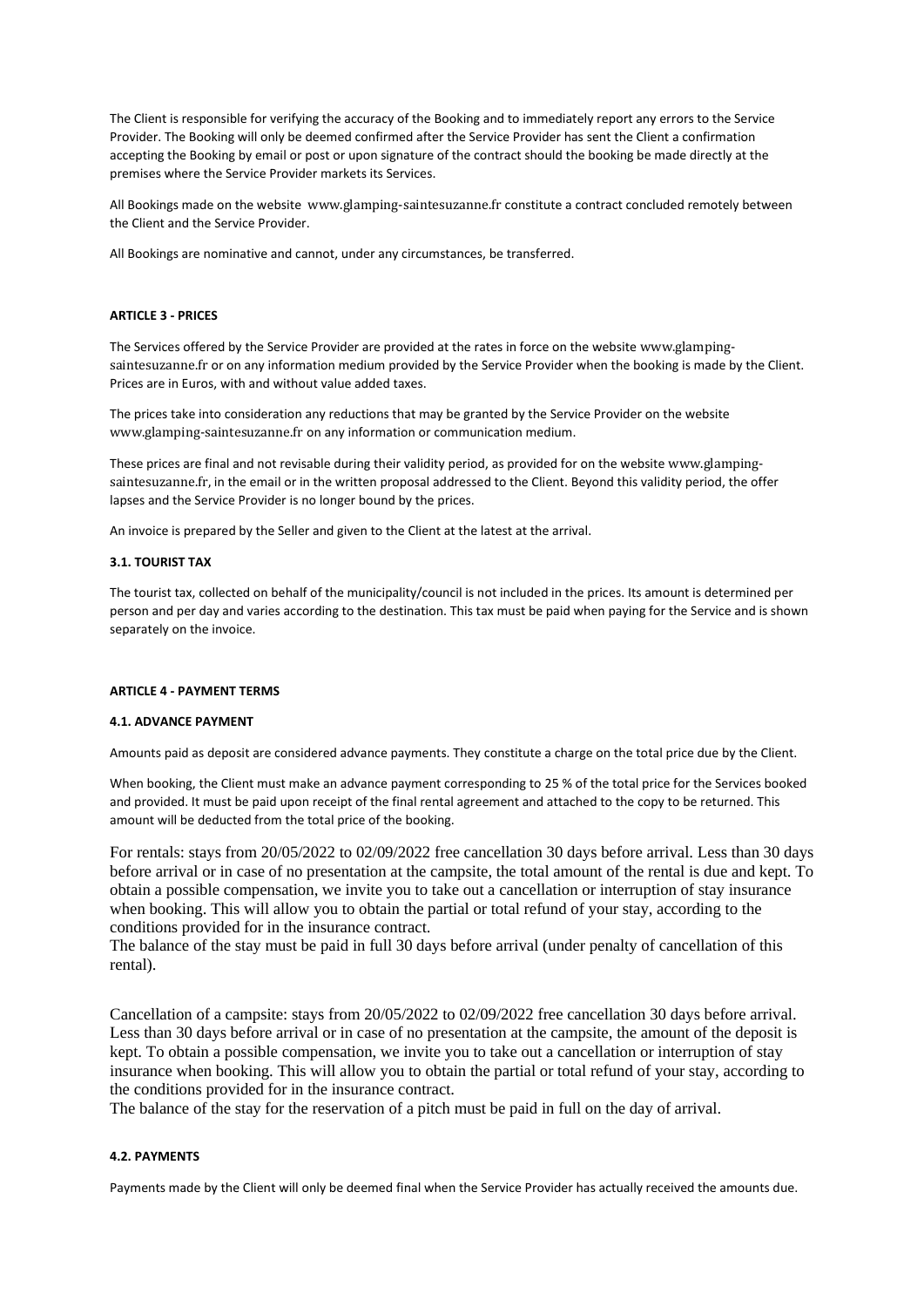In the event of late payment and payment due by the Client after the above-mentioned deadline has elapsed, or after the payment due date on the invoice addressed to the latter, the Service Provider will rightfully and automatically charge default interest calculated at the rate of 1,5 % of the amount including tax for the provision of the Services, without any formalities or prior notice.

A late payment will result in the immediate payment of all sums owed by the Client, without prejudice to any other legal action the Service Provider would be entitled to file against the Client.

### **4.3. NON-COMPLIANCE WITH THE PAYMENT TERMS**

In addition, the Service Provider reserves the right, in the event of non-compliance with the above-mentioned payment terms, to suspend or cancel the provision of the Services booked by the Client and/or to suspend the performance of its obligations after a formal notice to comply remains ineffective.

### **ARTICLE 5 – PROVISION OF SERVICES**

### **5.1. PROVISION AND USE OF SERVICES**

The camping accommodation or campsite can be occupied from 16 hours on the day of arrival and must be vacated by 10 hours on the day of departure.

The balance of the stay must be paid in full

- For accommodation 30 days before the date of arrival (failing this the booking will be cancelled)
- For pitches at the arrival.

The camping accommodation and pitches are made available for rental for a given number of occupants and may not, under any circumstances, be occupied by a greater number of people.

The camping accommodation and pitches will be left in the same state of cleanliness as they were on arrival. If the Client fails to comply, an additional sum of € 80 will be paid by the Client to cover cleaning costs. Any damages to the accommodation or of its accessories will result in immediate repairs to be borne by the Client. The inventory carried out at the end of the stay must be strictly identical to that at the start of the stay.

#### **5.2. SECURITY DEPOSIT**

For accommodation rentals, the Client must pay a security deposit of  $\epsilon$  200 when the keys are handed over; this amount will be returned to the Client on the last day of the stay rental subject to a deduction to cover costs for damages.

This deposit does not constitute a limit of liability.

## **ARTICLE 6 - DELAY, INTERRUPTION OR CANCELLATION OF THE STAY BY THE CLIENT**

No reduction will be granted in the event of delayed arrival, early departure or change in the number of people (whether for part/the entire duration of the planned stay).

## **6.1. CHANGES**

In the event of a change in the dates or the number of people, the Service Provider will endeavour to accept the requests for change of date, subject to availability, without prejudice to any additional costs; in all cases, this is a simple obligation of means, as the Service Provider cannot guarantee the availability of a camping pitch or accommodation or of another date; in these cases, an additional sum may be requested.

Any request to shorten the duration of a stay will be considered by the Service Provider as a partial cancellation, the consequences of which are governed by article 6.3.

#### **6.2. INTERRUPTION**

A premature departure cannot give rise to any refund from the Service Provider.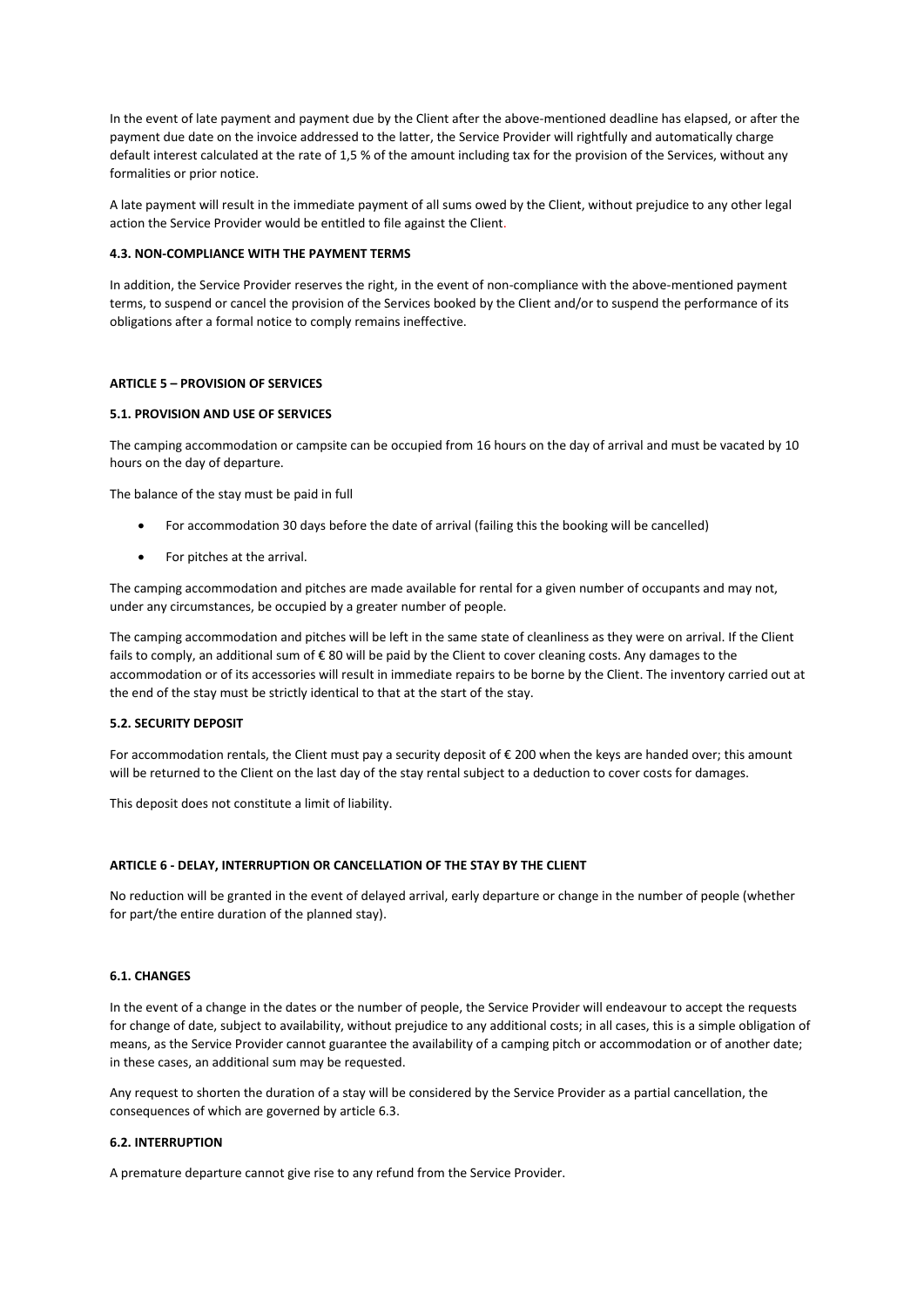## **6.3. CANCELLATION**

If a Client cancels a Booking after it has already been accepted by the Service Provider less than 30 days at least before the scheduled date of arrival, for any cause whatsoever other than force majeure, the advance payment made for the Booking, as defined in article **4 - PAYMENT TERMS** of these General Terms and Conditions of Sale will be rightfully retained by the Service Provider, as compensation, and no refund will be granted.

### **6.4. CANCELLATION IN THE EVENT OF A PANDEMIC**

**6.4.1.** In the event of total or partial closure of the establishment during the booked dates (forbidding total or partial access to guests, insofar as the Client is directly concerned by the enforcement of this measure) decided by the public authorities, and not attributable to the Service Provider, the amounts paid in advance by the Client for the booking will be refunded within 30 days.

However, the Service Provider cannot be held liable for additional compensation beyond this refund of amounts already paid when booking the stay.

**6.4.2.** Notwithstanding the provisions of article **6.3 CANCELLATION**, any cancellation of the stay due to the Client being infected by Covid-19 or any other infection considered to be part of a pandemic, which is duly justified, or is identified as a contact case, and that this situation calls into question its presence on the campsite on the planned dates

: will result in:

the issue of a non-refundable credit note valid for 18 months

Any processing and management fees as provided for in the general conditions will be retained by the Service Provider. In all cases, the Client must imperatively justify the event making them eligible for this right to cancellation.

**6.4.3.** Notwithstanding the provisions of article **6.3 CANCELLATION**, if the Client is forced to cancel the entire holiday due to government-imposed measures that do not allow citizens to travel (general or local lockdown, travel ban, closing of borders), even though the campsite is able to fulfil its obligation and to welcome Clients, the Service Provider will

- issue a credit note corresponding to the amounts paid by the Client, minus the processing and management fees (Article 3) which will be retained the Service Provider. This credit note, which is non-refundable and non-transferable, will be valid for 18 months.

**6.4.4** - If the Client subscribes to a specific insurance covering the risks listed in Article 6.4.2 or Article 6.4.3, the insurance compensation received by the Client will be deducted from the amount of the credit note, referred to in Articles 6.4.2 or 6.4.3.

## **ARTICLE 7 - OBLIGATIONS OF THE CLIENT**

#### **7.1. CIVIL LIABILITY INSURANCE**

The Client on a pitch or in accommodated must have subscribed to a civil liability insurance policy. A copy of the insurance policy may be requested from the Client before the start of the stay.

# **7.2. PETS**

Pets are permitted, only for pitches under their owners' responsibility. Pets are not permitted for accommodation.

They are permitted subject to the conditions provided by the Service Provider and payable on arrival.

## **7.3. CAMPSITE REGULATIONS**

Campsite regulations are displayed at the entrance to the establishment and at the reception. The Client must take note of these regulations and comply with them. They are available on request.

### **ARTICLE 8 - OBLIGATIONS OF THE SERVICE PROVIDER - WARRANTY**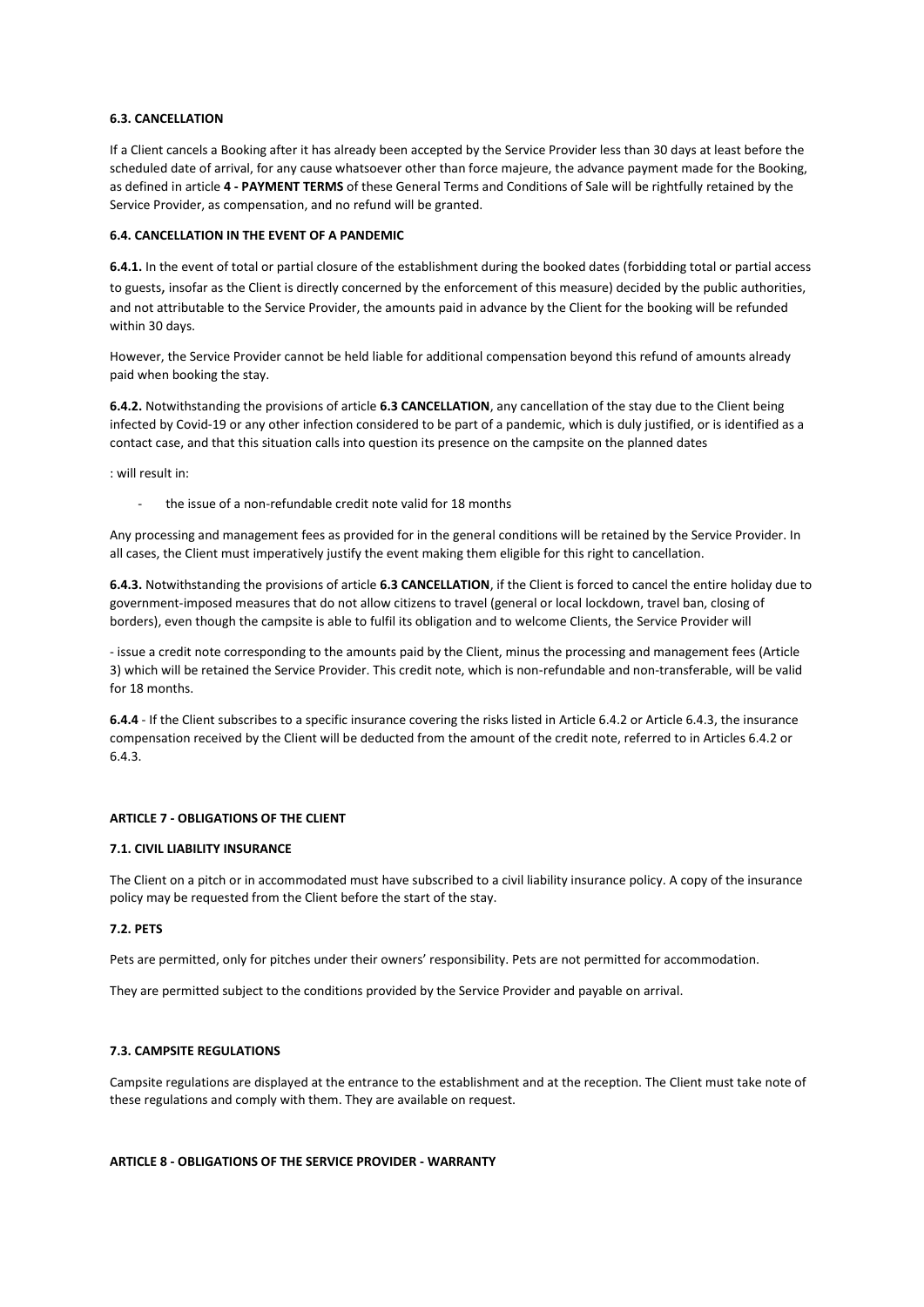The Service Provider guarantees the Client, in accordance with the legal provisions and without additional payment, against any non-compliance or hidden defect, resulting from a defect in the design or performance of the Services booked.

In order to assert its rights, the Client must inform the Service Provider, in writing, of the existence of the defects or lack of conformity within a maximum period of 6 days from the provision of the Services.

The Service Provider will refund or rectify or have rectified (wherever possible) the services found to be defective as soon as possible and no later than 30 days after the Service Provider has discovered the defect or fault. The refund will be made by credit to the Client's bank account or by bank cheque to the Client.

The Service Provider's guarantee is limited to the refund of the Services actually paid for by the Client. The Service Provider cannot be held responsible or at fault for any delay or non-performance resulting from the occurrence of a case of force majeure as defined by French law.

The Services provided through the Service Provider's website [www.glamping-saintesuzanne.fr](http://www.glamping-saintesuzanne.fr/) comply with the French laws in force.

## **ARTICLE 9 - RIGHT OF WITHDRAWAL**

Activities related to the organisation and sale of stays or excursions on a given date or at a specified period are not subject to the right of withdrawal applicable to distance and off-premises sales, in accordance with the provisions of Article L221-28 of the French Consumer Code.

#### **ARTICLE 10 - PROTECTION OF PERSONAL DATA**

The Service Provider, who drew up these terms and conditions, processes personal data on the following legal basis:

- Legitimate interest by the Service Provider when pursuing:
- prospecting;
- managing the relationship with its clients and prospects;
- organisation, registration and invitation to Service Provider events;
- processing, execution, prospecting, production, management, monitoring of client requests and files;
- the drafting of acts on behalf of its clients.
- Compliance with legal and regulatory obligations when implementing processing for the purpose of:

- preventing money laundering and terrorist financing and the fight against corruption;

- invoicing;
- accounting.

The Service Provider only keeps the data collected for the time necessary to carry out the operations for which they were collected and in compliance with the regulations in force.

In this regard, client data is kept for the duration of contractual relations plus 3 years for the purposes of prospecting, without prejudice to retention obligations or limitation periods.

Regarding the prevention of money laundering and the financing of terrorism, the data is kept for 5 years from the end of the relationship with the Service Provider. In terms of accounting, they are kept for 10 years from the end of the financial year.

Prospect data is kept for 3 years if no participation or registration to the Service Provider's events has taken place.

The data processed is intended for authorised persons of the Service Provider.

Under the terms of the French Data Protection Act and the European Data Protection Regulation, individuals have the right to access, to rectify, to question, to restrict the use of, to transfer and to delete any data concerning them.

The individuals concerned also have the right to object, at any time, on grounds relating to their particular situation, to the processing of personal data on which the legitimate interest of the Service Provider is based, as well as the right to object to sales prospecting.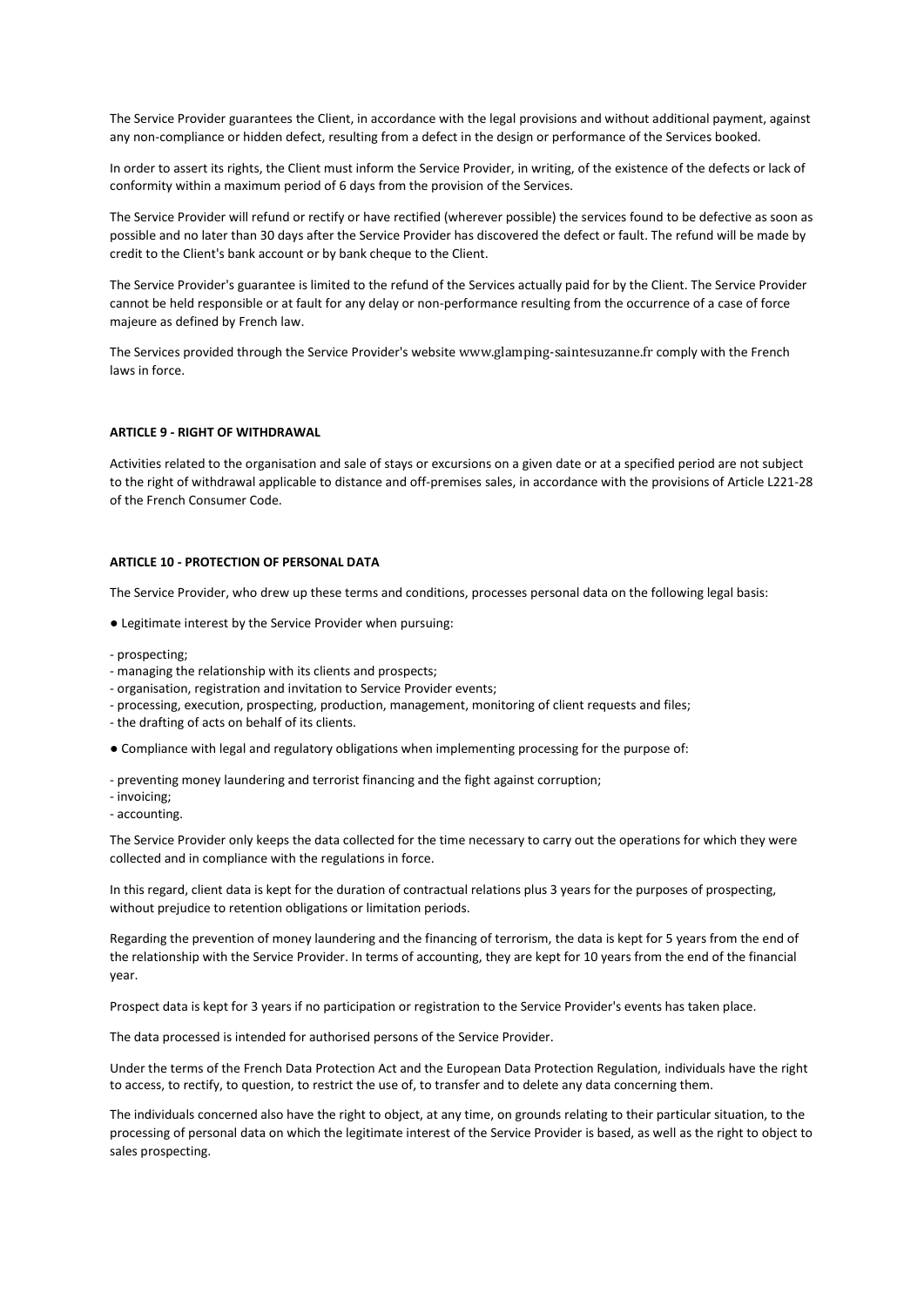They also have the right to define general and specific guidelines regulating how they intend to exercise, after their death, the above-mentioned rights

- by email to the following address: Email address
- or by post to the following address: Last name, first name, company name and address, accompanied by a copy of a signed identity document.

The persons concerned have the right to file a complaint with the CNIL [*Commission Nationale de l'Informatique et des Libertés*].

### **ARTICLE 11 - INTELLECTUAL PROPERTY**

The content of the website [www.glamping-saintesuzanne.fr](http://www.glamping-saintesuzanne.fr/) belongs to the Service Provider and its partners and is protected by French and international intellectual property laws.

Any reproduction, distribution, total or partial use of this content is strictly prohibited and is likely to constitute a counterfeiting offence.

In addition, the Service Provider retrains all intellectual property rights on the photographs, presentations, studies, drawings, models, prototypes, etc., made (even at the Client's request) for the purpose of providing the Services to the Client. Therefore, the Client refrains from any reproduction or use of said studies, drawings, models and prototypes, etc., without the express, prior written authorisation of the Service Provider who may make it conditional to financial compensation.

The same applies to names, logos or, more broadly, any graphic representation or text belonging to the Service Provider or used and distributed by the Service Provider.

## **ARTICLE 12 - APPLICABLE LAW - LANGUAGE**

These General Terms and Conditions of Sale and the operations resulting from them are governed and subject to French law.

These General Terms and Conditions of Sale are originally written in French. Should they be translated into one or more foreign languages, only the French text shall be deemed authentic in the event of a dispute.

### **ARTICLE 13 - DISPUTES**

All disputes arising from the purchase and sale transactions concluded pursuant to these general terms and conditions of sale, concerning their validity, interpretation, execution, termination, consequences and others and which could not be resolved between the Service Provider and the Client will be submitted before the competent courts under the conditions of common law.

The Client is informed that, in the event of a dispute, it may resort to conventional mediation or any other alternative dispute resolution method.

https://webgate.ec.europa.eu/odr/main/index.cfm?event=main.home.show&ing=FR.

# **ARTICLE 14 - PRECONTRACTUAL INFORMATION - CLIENT ACCEPTANCE**

The Client acknowledges having received, prior to its Booking, in a readable and understandable manner, these General Terms and Conditions of Sale and all the information referred to in Articles L 111-1 to L111-7 of the French Consumer Code, in addition to the necessary details in application of the decree of 22 October 2008 regarding the prior consumer information on the characteristics of campsite rental accommodation, and in particular: